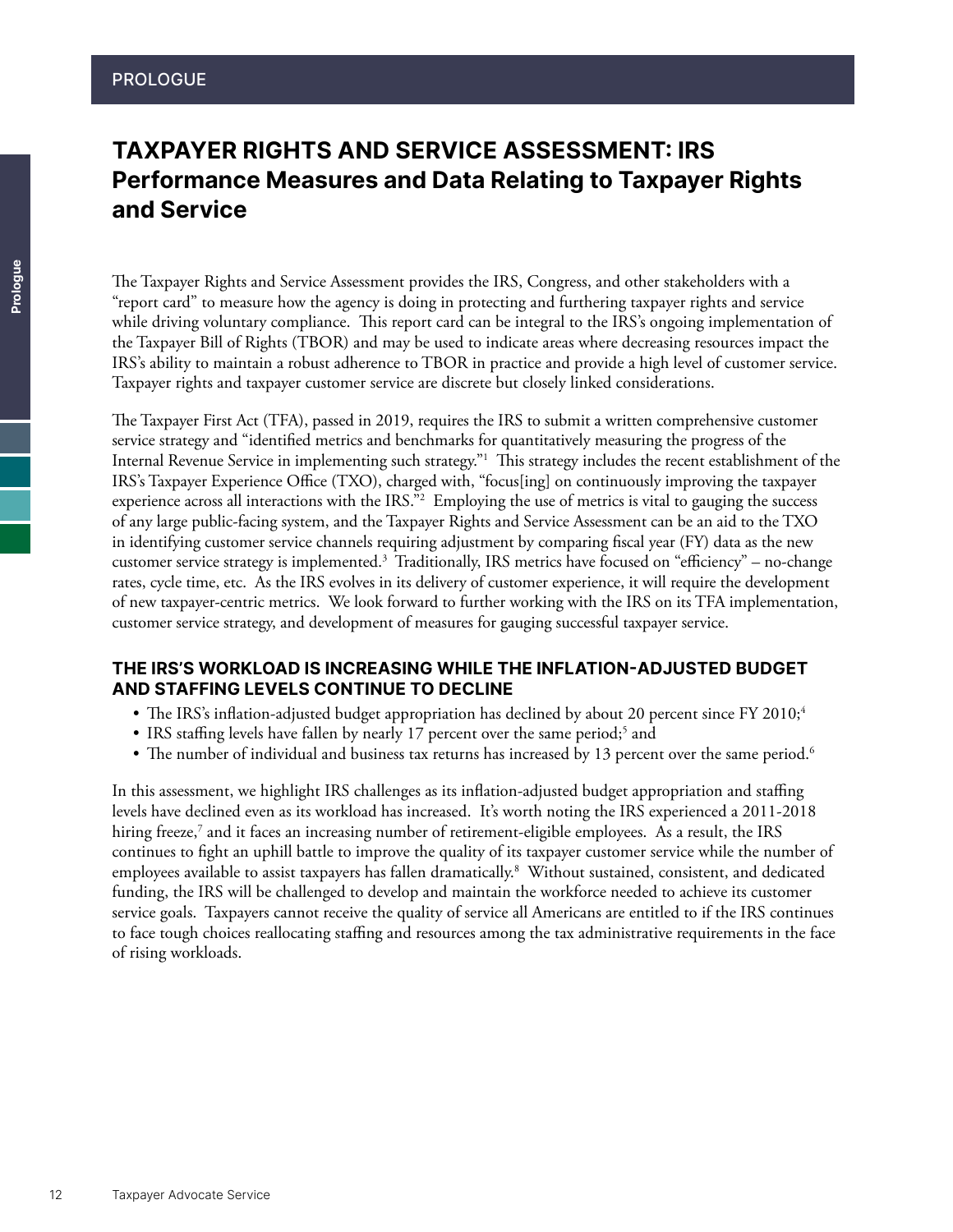# FIGURE 1.2.19



#### **IRS Workloads Increase While Inflation-Adjusted Budget Declines**

IRS Full-Time Equivalents, Return Volume, and Inflation-Adjusted Budget, FYs 2010-2021

### TAXPAYER SERVICE: TAX RETURN PROCESSING10

#### Rising Return Inventories and Diminishing Resources Negatively Influence the Quality of Customer Service

Tax return processing is a fundamental IRS function, and return filing metrics are an important measure of IRS workload. Rising return inventories coupled with diminishing resources influence the quality of customer service taxpayers receive, and disruptions to this essential function negatively impact taxpayer rights.<sup>11</sup> Large return processing backlogs experienced due to COVID-19 highlight how dramatically taxpayers were impacted when this essential process faltered.12 The number of returns filed each year is on the rise.13 While the majority of taxpayers opt to file electronically, millions of tax returns are still filed on paper, as a percentage of our population lacks the ability or desire to file electronically, such as those without internet or low-income or elderly taxpayers. The IRS must devote staffing and resources to processing these paper submissions and continue to invest in the maintenance and upgrade of its systems to successfully manage electronically filed returns.

# FIGURE 1.2.2, Income Tax Returns Filed

| <b>Measure/Indicator</b>                                                | <b>FY 2019</b> | <b>FY 2020</b> | <b>FY 2021</b> |
|-------------------------------------------------------------------------|----------------|----------------|----------------|
| Number of Returns Filed (Projected, All Types) <sup>14</sup>            | 255,249,983    | 242,093,672    | 263,977,600    |
| Total Individual Income Tax Returns <sup>15</sup>                       | 154,094,555    | 157,195,302    | 160,331,100    |
| Total Individual Income Tax Returns Filed on Paper <sup>16</sup>        | 16,578,426     | 8,749,558      | 17,679,700     |
| Total Individual Income Tax Returns Filed Electronically <sup>17</sup>  | 137,516,129    | 148,445,744    | 142,651,400    |
| Free File Consortium (Tax Year) <sup>18</sup>                           | 2,528,639      | 4,018,163      | 4,997,000      |
| Fillable Forms (Tax Year) <sup>19</sup>                                 | 283,244        | 519,133        | 795,000        |
| Total Corporation Income Tax Returns <sup>20</sup>                      | 7,288,019      | 6,841,771      | 7,296,300      |
| Total Corporation Income Tax Returns Filed on Paper <sup>21</sup>       | 1,325,429      | 697,421        | 944,400        |
| Total Corporation Income Tax Returns Filed Electronically <sup>22</sup> | 5,962,590      | 6,144,350      | 6,352,000      |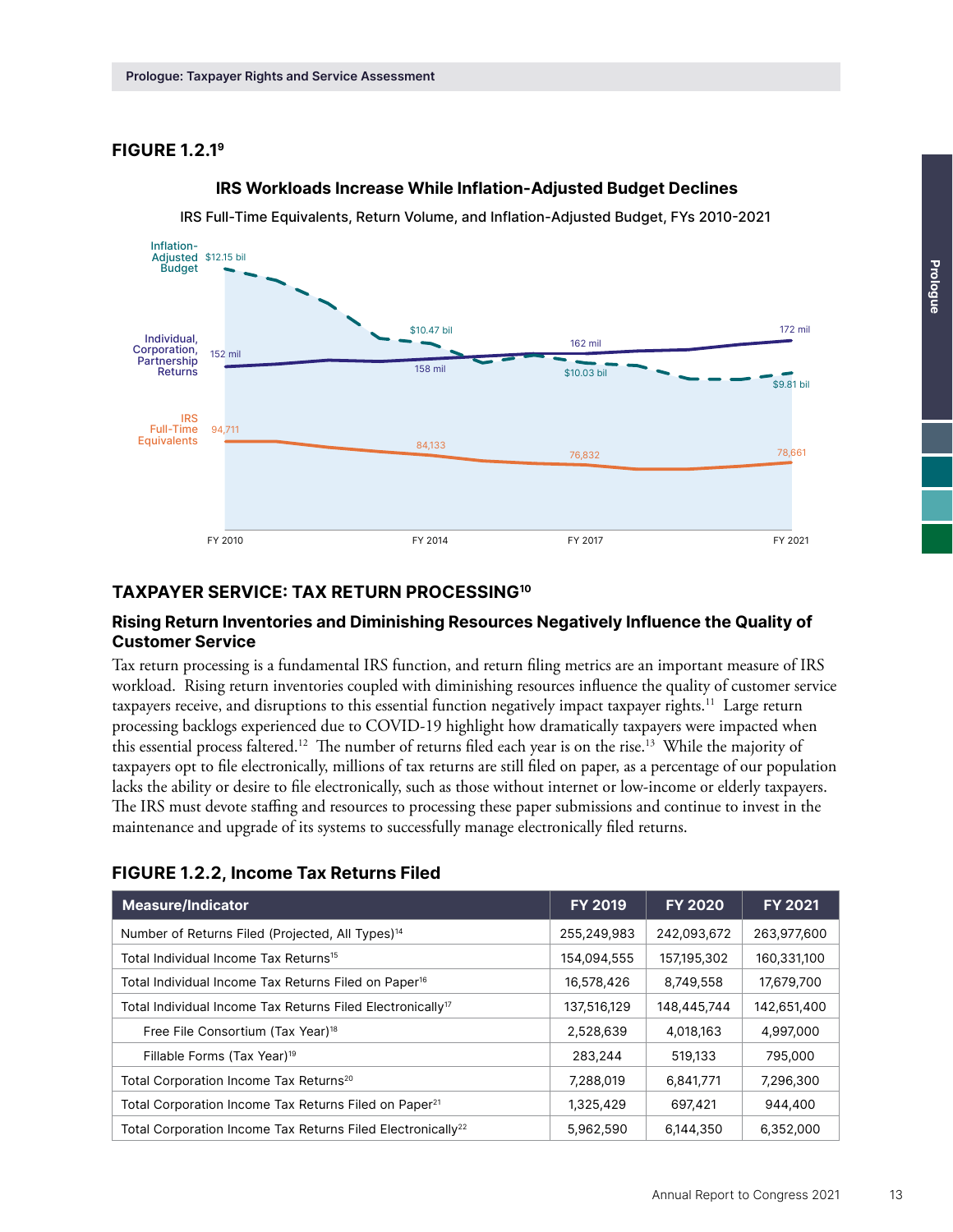**Observation**: The total number of returns filed continues to increase, and electronically filed returns accounted for nearly 90 percent of individual filings and at least 80 percent of corporate filings in FYs 2019-2021.

#### TAXPAYER SERVICE: EXAMINATION AND COLLECTION23

#### Without Adequate Staffing, the IRS Must Make Tough Decisions on Where to Focus Compliance Resources

Examination and collection action can lead to taxpayer anxiety, which may be exacerbated if the process is perceived as prolonged or inequitable. Declining IRS staffing levels and high case inventory volumes pose challenges to maintaining acceptable levels of taxpayer customer service. In particular, the strategic allocation of limited workforce resources is challenging yet vital to ensuring equitable treatment across all taxpayer populations, while attention to closed case resolutions can indicate whether the IRS is applying resources appropriately and/or promoting a sense of parity. A higher rate of no-response audit<sup>24</sup> closures in the lower income taxpayer category, for example, may warrant consideration for adjustment in approach. Rising no-change audit<sup>25</sup> closures might suggest resources may be better targeted toward areas of greater noncompliance. The quality of customer service provided must always respect the taxpayer's *rights to be informed, to quality service, to pay no more than the correct amount of tax,* and *to a fair and just tax system*. 26

#### FIGURE 1.2.3, Type of Audit, Outcomes, and Time to Complete by Income, FYs 2019-2021

| <b>Measure/Indicator</b>                                                   | FY 2019 | <b>FY 2020</b> | <b>FY 2021</b> |
|----------------------------------------------------------------------------|---------|----------------|----------------|
| Examination                                                                |         |                |                |
| Total Number of Open Audits Pending in Exam <sup>27</sup>                  | 525,525 | 614,359        | 527,353        |
| Total Number of Closed Examinations - Individual Tax Returns <sup>28</sup> | 680,463 | 452,510        | 658,998        |
| Total Positive Income (Under \$50,000)                                     |         |                |                |
| No-Change Rate                                                             | 10.1%   | 11.4%          | 8.6%           |
| Agreed Rate <sup>29</sup>                                                  | 23.3%   | 20.6%          | 19.8%          |
| Taxpayer Failed to Respond Rate <sup>30</sup>                              | 39.8%   | 44.7%          | 46.4%          |
| Average Days to Audit Completion                                           | 278.7   | 263.2          | 339.5          |
| Average Total Exam Time (Hours) Correspondence Audits                      | 1.4     | 1.4            | 1.4            |
| Average Total Exam Time (Hours) Field Exams                                | 20.4    | 25.1           | 28.8           |
| Percent of Correspondence Audit <sup>31</sup>                              | 88.1%   | 90.0%          | 92.4%          |
| Total Positive Income (Greater Than \$50,000 and Under \$10,000,000)       |         |                |                |
| No-Change Rate                                                             | 12.4%   | 16.0%          | 11.6%          |
| <b>Agreed Rate</b>                                                         | 42.8%   | 44.6%          | 39.6%          |
| Taxpayer Failed to Respond Rate                                            | 20.0%   | 17.5%          | 22.7%          |
| Average Days to Audit Completion                                           | 288.2   | 301.2          | 385            |
| Average Total Exam Time (Hours) Correspondence Audits                      | 2.1     | 2.2            | 2.4            |
| Average Total Exam Time (Hours) Field Exams                                | 28.7    | 28.5           | 37.1           |
| Percent of Correspondence Audit <sup>32</sup>                              | 67.7%   | 62.0%          | 71.4%          |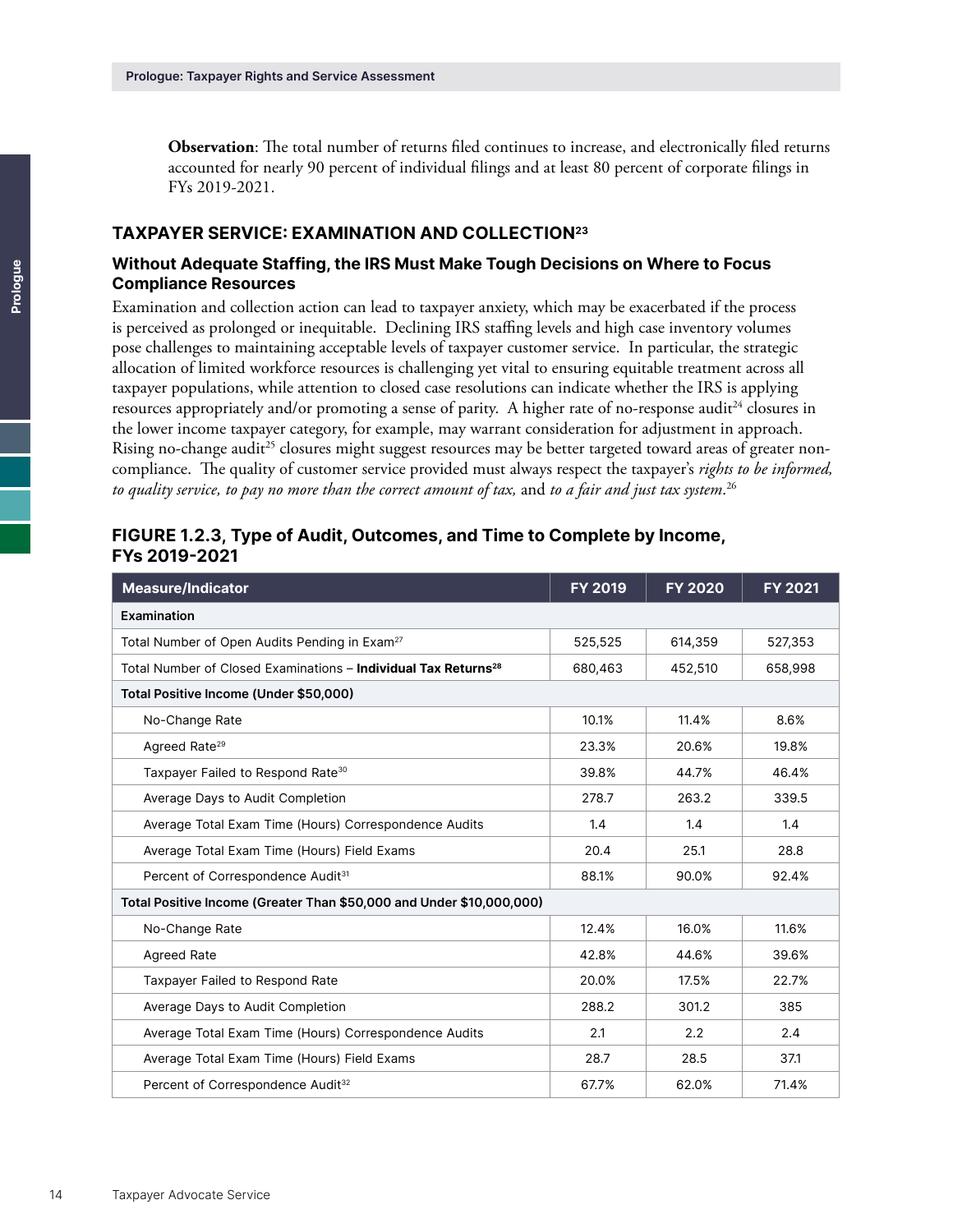| <b>Measure/Indicator</b>                              | <b>FY 2019</b> | <b>FY 2020</b> | <b>FY 2021</b> |
|-------------------------------------------------------|----------------|----------------|----------------|
| Total Positive Income (Greater Than \$10,000,000)     |                |                |                |
| No-Change Rate                                        | 21.3%          | 19.7%          | 30.3%          |
| <b>Agreed Rate</b>                                    | 50.5%          | 52.2%          | 52.1%          |
| Taxpayer Failed to Respond Rate                       | 1.8%           | 0.8%           | 0.2%           |
| Average Days to Audit Completion                      | 703.8          | 994.7          | 682.9          |
| Average Total Exam Time (Hours) Correspondence Audits | 11.2           | 9.1            | 8.9            |
| Average Total Exam Time (Hours) Field Exams           | 117.1          | 94.3           | 91.4           |
| Percent of Correspondence Audit <sup>33</sup>         | 37.0%          | 43.3%          | 24.3%          |

**Observation**: Taxpayers with incomes below \$50,000 had about 90 percent of their audits conducted by correspondence, 40 percent or more failed to respond to the IRS, and less than 25 percent agreed to the proposed adjustments. As income levels increase, the relative number of correspondence audits and fail-to-respond rates decrease, whereas the agreed rates rise.

# FIGURE 1.2.4, Offers in Compromise, Installment Agreements, and the Queue, FYs 2019-2021

| <b>Measure/Indicator</b>                                                        | <b>FY 2019</b> | <b>FY 2020</b> | <b>FY 2021</b> |
|---------------------------------------------------------------------------------|----------------|----------------|----------------|
| Collection                                                                      |                |                |                |
| Offer in Compromise: Number of Offers Submitted <sup>34</sup>                   | 54,225         | 44,809         | 49,285         |
| Offer in Compromise: Percentage of Offers Accepted <sup>35</sup>                | 36.6%          | 35.4%          | 30.9%          |
| Installment Agreements (IAs): Number of Individual & Business IAs <sup>36</sup> | 2,821,134      | 1,825,378      | 2,361,646      |
| Rejected Taxpayer Requests for Installment Agreements <sup>37</sup>             | 32.281         | 15,483         | 14,164         |
| Percentage of Cases Pending Assignment (in the Queue) (Taxpayers) <sup>38</sup> | 24.1%          | 28.1%          | 20.9%          |
| Percentage of Cases Pending Assignment (in the Queue) (Modules) <sup>39</sup>   | 33.6%          | 39.3%          | 28.5%          |
| Age of Individual Delinguencies Pending Assignment (in the Queue) <sup>40</sup> | 4.8 years      | 4.6 years      | 4.3 years      |

**Observation**: Offers in compromise and installment agreement submissions declined from FY 2019 levels but rebounded from FY 2020. Fewer taxpayers remained in the queue, and the average age of individual unassigned delinquencies decreased.

# TAXPAYER SERVICE: TAXPAYER-FACING COMMUNICATION CHANNELS<sup>41</sup>

# Taxpayers Attempt to Reach the IRS Via Various Channels, But the IRS Faces Challenges in Timely Responding

Taxpayers are increasingly reaching out to the IRS through a variety of communication channels, particularly since the onset of the pandemic, but the IRS is challenged to efficiently and timely address taxpayer contacts when budget and workforce resources are down.<sup>42</sup> Individual correspondence processing cycle times are up as are overage correspondence percentages.<sup>43</sup> Telephone Level of Service (LOS)<sup>44</sup> measurements are falling. Increases in virtual service contacts are important to note,<sup>45</sup> but taxpayers' continued preference and need for face-to-face assistance must always be considered and supported. The IRS needs to be supportive in reaching Americans in underserved communities that may not have access to Zoom or other virtual options. Taxpayers have the *rights to quality service*, *to be informed*, *to pay no more than the correct amount of tax*, and *to a fair and just tax system*. These rights are essential to the standard of service a taxpayer receives when working with the IRS, no matter the communication channel.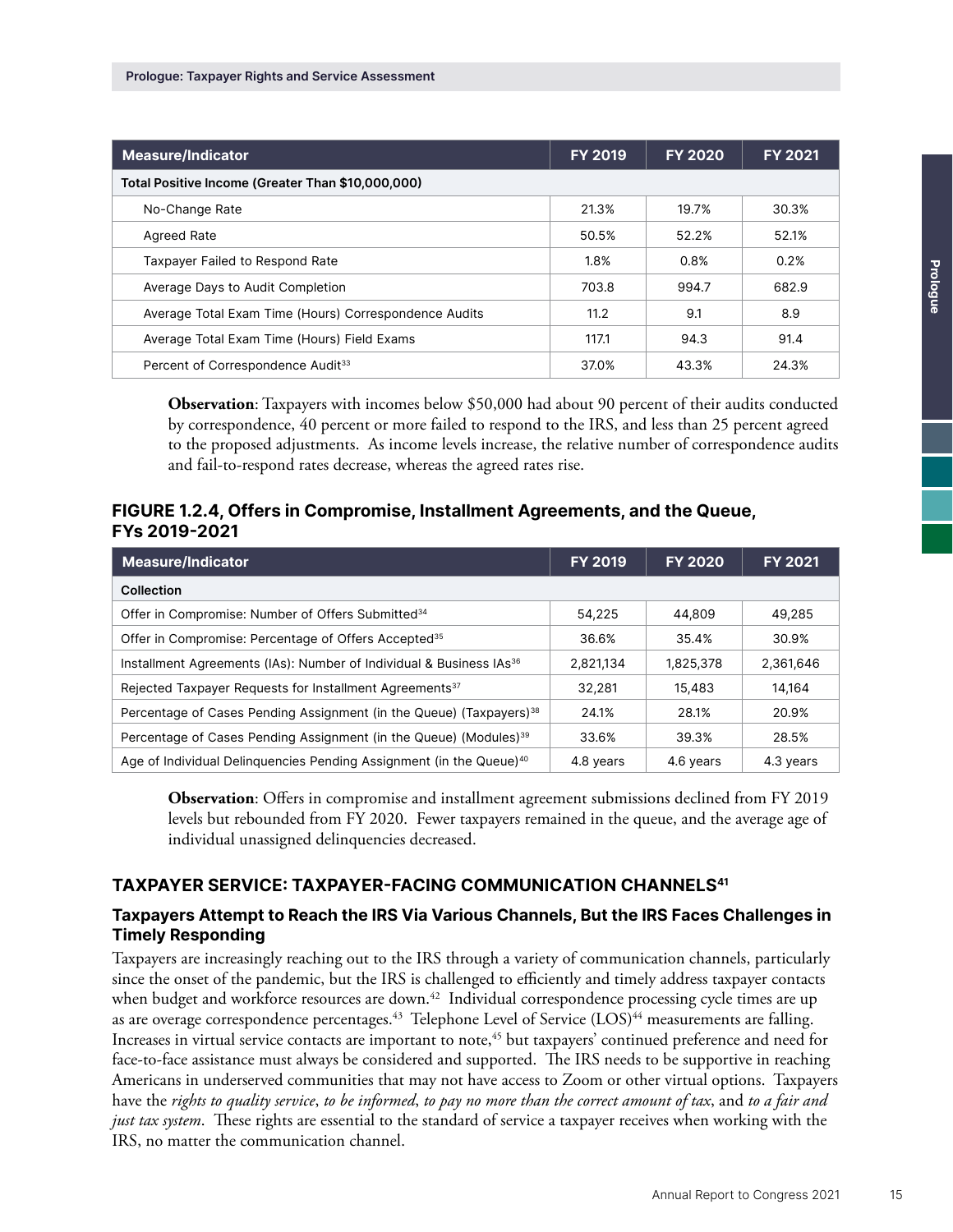# FIGURE 1.2.5, In-Person Service, Correspondence, Telephone, and Online Service, FYs 2019-2021

| <b>Measure/Indicator</b>                                                                  | FY 2019       | <b>FY 2020</b> | FY 2021        |  |
|-------------------------------------------------------------------------------------------|---------------|----------------|----------------|--|
| <b>In-Person Service</b>                                                                  |               |                |                |  |
| Number of Taxpayer Assistance ("Walk-In") Centers (TACs) <sup>46</sup>                    | 358           | 358            | 358            |  |
| Number of Face-to-Face TAC Contacts <sup>47</sup>                                         | 2.3 million   | 1.0 million    | 940,000        |  |
| Correspondence <sup>48</sup>                                                              |               |                |                |  |
| Individual Correspondence <sup>49</sup>                                                   | 4,134,753     | 2,765,003      | 6,222,428      |  |
| Average Cycle Time to Work Individual Correspondence <sup>50</sup><br>(Master File (IMF)) | 74 days       | 96 days        | 199 days       |  |
| Inventory Overage <sup>51</sup>                                                           | 41.8%         | 41.6%          | 59.6%          |  |
| Business Correspondence <sup>52</sup>                                                     | 2,717,819     | 2,038,291      | 4,117,705      |  |
| Average Cycle Time to Work Business Correspondence <sup>53</sup><br>(Master File (BMF))   | 101 days      | 149 days       | 144 days       |  |
| Inventory Overage <sup>54</sup>                                                           | 57.8%         | 71.9%          | 51.5%          |  |
| <b>Telephone Service</b>                                                                  |               |                |                |  |
| Total Calls to IRS <sup>55</sup>                                                          | 99,373,456    | 100,514,299    | 281,708,009    |  |
| Number of Calls Answered by IRS Employees <sup>56</sup>                                   | 28,558,862    | 24,192,386     | 32,039,550     |  |
| Percentage of Calls Answered by IRS Employees <sup>57</sup>                               | 28.7%         | 24.1%          | 11.4%          |  |
| IRS LOS <sup>58</sup>                                                                     | 56.2%         | 51.2%          | 21.3%          |  |
| IRS Average Speed of Answer <sup>59</sup>                                                 | 16.2 minutes  | 18.3 minutes   | 22.8 minutes   |  |
| Practitioner Priority: Percentage of Calls Answered (LOS) <sup>60</sup>                   | 78.3%         | 56.3%          | 28.0%          |  |
| Practitioner Priority: Average Speed of Answer <sup>61</sup>                              | 8.8 minutes   | 12.7 minutes   | 16.1 minutes   |  |
| <b>Online Service</b>                                                                     |               |                |                |  |
| Number of Visits to IRS.gov <sup>62</sup>                                                 | 650,989,560   | 1,603,938,876  | 1,999,988,189  |  |
| Number of Page Views <sup>63</sup>                                                        | 3,350,072,964 | 9,225,312,072  | 11,452,583,281 |  |
| Online Installment Agreements <sup>64</sup>                                               | 786,505       | 719,752        | 1,051,708      |  |
| Where's My Refund? Inquiries <sup>65</sup>                                                | 368,848,775   | 505,611,474    | 632,361,686    |  |

**Observation**: In-person visitations were limited the past two years due to closed or virtual TACs. Correspondence volume increased significantly from FY 2020 to FY 2021, resulting in longer processing delays; the Level of Service for telephones hit an all-time low due to increased volume; and taxpayers used online tools and the IRS website in record numbers.

#### TAXPAYER SERVICE: INFORMATION TECHNOLOGY

#### To Provide First-Class Customer Service, the IRS Requires Adequate Funding to Support Information Technology Modernization

This past year, taxpayers have experienced increased frustration and difficulty resolving their IRS issues, receiving timely notices, accessing detailed information on their Online Account or IRS tools, or reaching an IRS employee. Congress must provide an increased funding effort to upgrade the IRS's severely outdated information technology (IT) systems.<sup>66</sup> Modernization efforts are challenged when a large portion of available funding is required to maintain current operations and legacy systems. The modernization of aging IRS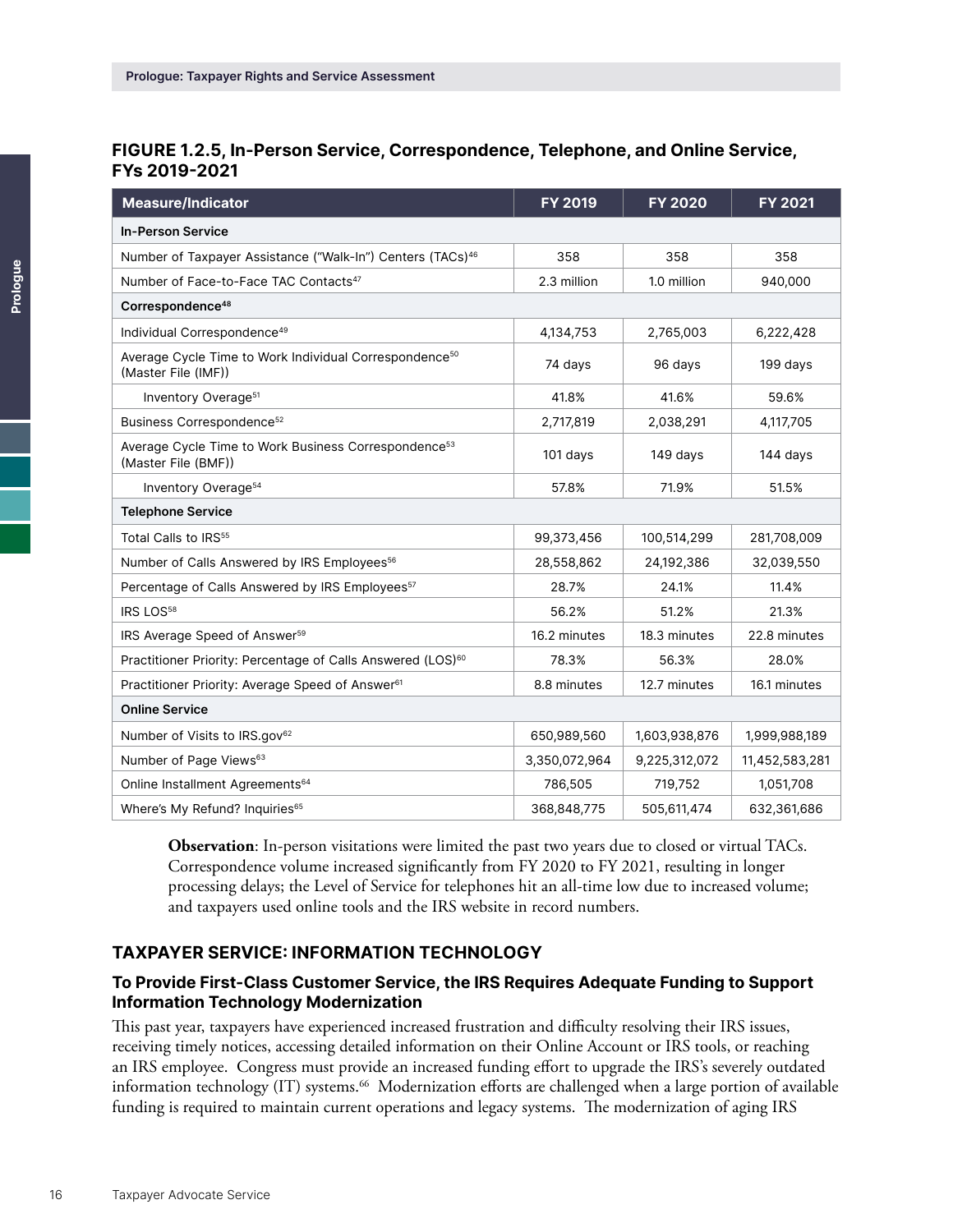information systems and the requisite application of staffing to maintain that effort is integral to improving IRS customer service and respecting taxpayers' *right to quality service*.

# FIGURE 1.2.6, IT Funding, FYs 2019-2021

| Measure/Indicator                                                                      | <b>FY 2019</b> | <b>FY 2020</b> | <b>FY 2021</b> |
|----------------------------------------------------------------------------------------|----------------|----------------|----------------|
| Percentage of IT Funding Available for Operations and Maintenance <sup>67</sup>        | 87.5%          | 89.3%          | 90.0%          |
| Percentage of IT Funding Available for Business Systems<br>Modernization <sup>68</sup> | 12.5%          | 10.7%          | 10.0%          |

**Observation**: The overwhelming and consistently increasing majority of IT funding continues to be applied to maintenance rather than IT modernization.

#### Endnotes

- 2 IRS, Taxpayer First Act Report to Congress 99 (Jan. 2021).
- 3 These measures are presented as a sample of indicators and are not intended to be read as a comprehensive listing of performance benchmarks.
- 4 IRS response to TAS fact check (Dec. 14, 2020); U.S. Department of the Treasury FY 2022 Budget in Brief.
- 5 IRS response to TAS fact check (Dec. 14, 2020); IRS CFO email response to TAS (Nov. 16, 2021). Staffing comparison was prepared on an FTE basis.
- 6 IRS, Pub. 6292, Table 1, Fiscal Year Return Projections for the United States: 2011-2018, Fall 2011 Update 6 (showing that taxpayers filed 151.5 million individual, corporation, and partnership returns in FY 2010) (Rev. 8-2011); IRS, Pub. 6292, Table 1, Fiscal Year Return Projections for the United States: 2021-2028, Spring 2021, at 4 (projecting that taxpayers will file 172.2 million individual, corporation, and partnership returns in FY 2021) (Rev. 6-2021).
- 7 Hearing Before the H. Subcomm. on Oversight of the H. Comm on Ways and Means, 116th Cong. (Nov. 20, 2020) (statement of Charles Rettig, IRS Commissioner).
- 8 For a discussion of IRS hiring challenges, see Most Serious Problem: IRS Recruitment, Hiring, and Training: The Lack of Sufficient and Highly Trained Employees Impedes Effective Tax Administration, infra. See also Most Serious Problem: Telephone and In-Person Service: Taxpayers Face Significant Challenges Reaching IRS Representatives Due to Longstanding Deficiencies and Pandemic Complications, infra.
- 9 IRS responses to TAS fact checks (Dec. 14, 2020; Dec. 23, 2020). IRS email response to TAS (Nov. 16, 2021). IRS Full-Time Equivalents line: This figure represents the average number of FTE positions actually used to conduct IRS operations, which excludes FTEs attributable to overtime, terminal leave, and those funded by reimbursable agreements from other federal agencies and private companies for services performed for these external parties. It also excludes positions funded by private debt collection funds. Individual, Corporate, Partnership Returns line: IRS, Pub. 6292, Table 1, Fiscal Year Return Projections for the United States: 2011-2018, Fall 2011 Update 6 (Rev. 8-2011), and subsequent annual Fall Pub. 6292 updates through IRS, Pub. 6292, Table 1, Fiscal Year Return Projections for the United States: 2021-2028, Spring 2021, at 4 (Rev. 6-2021). The return volume reported for FY 2021 is a projected number. Inflation-Adjusted Budget line: The budget figures include rescissions and funds provided in the administrative provisions of appropriations bills but exclude supplemental funds passed outside of the normal appropriations bills. The inflation adjustment is computed using the GDP Price Index from the President's Budget FY 2021, Historical Tables, Table 10.1.
- 10 When considering FY 2020 data, note that core IRS services were suspended or reduced for a portion of FY 2020 due to COVID-19. 11 The IRS encountered a system outage on April 17, 2018 (the 2017 tax return filing deadline), and had to provide taxpayers an
- additional day to file and pay their taxes. See IRS, IR-2018-100, IRS Provides Additional Day to File and Pay for Taxpayers Through Wednesday, April 18; IRS Processing Systems Back Online (Apr. 17, 2018); Jeff Stein, Damian Paletta & Mike DeBonis, IRS to Delay Tax Deadline By One Day After Technology Collapse, WASH. POST, Apr. 17, 2018, [https://www.washingtonpost.com/business/economy/](https://www.washingtonpost.com/business/economy/irs-electronic-filing-system-breaks-down-hours-before-tax-deadline/2018/04/17/4c05ecae-4255-11e8-ad8f-27a8c409298b_story.html) [irs-electronic-filing-system-breaks-down-hours-before-tax-deadline/2018/04/17/4c05ecae-4255-11e8-ad8f-27a8c409298b\\_story.](https://www.washingtonpost.com/business/economy/irs-electronic-filing-system-breaks-down-hours-before-tax-deadline/2018/04/17/4c05ecae-4255-11e8-ad8f-27a8c409298b_story.html) [html](https://www.washingtonpost.com/business/economy/irs-electronic-filing-system-breaks-down-hours-before-tax-deadline/2018/04/17/4c05ecae-4255-11e8-ad8f-27a8c409298b_story.html).
- 12 For a discussion of IRS processing issues, see Most Serious Problem: Processing and Refund Delays: Excessive Processing and Refund Delays Harm Taxpayers, infra. See also Most Serious Problem: Filing Season Delays: Millions of Taxpayers Experienced Difficulties and Challenges in the 2021 Filing Season, infra.
- 13 The rise in FY 2020 filed individual returns can in part be attributed to returns filed by taxpayers who traditionally are not required to file a return but who filed solely to receive the Recovery Rebate Credit in advance. IRS, Pub. 6292, Fiscal Year Return Projections for the United States: 2021-2028, at 4 (June 2021).
- 14 IRS, Pub. 6292, Fiscal Year Return Projections for the United States: 2020-2027, at 4 (Sept. 2020); IRS, Pub. 6292, Fiscal Year Return Projections for the United States: 2021-2028, at 4 (June 2021). The FY 2020 figure has been updated from what we reported in the 2020 Annual Report to Congress to report actual return counts. The FY 2021 figures are projected numbers. The number of returns and related metrics are proxies for IRS workload and provide context for the environment in which taxpayers seek quality service and other rights from TBOR.
- 15 Id. The FY 2020 figure has been updated from what we reported in the 2020 Annual Report to Congress to report actual return counts. The FY 2021 figures are projected numbers.
- 16 Id. The FY 2019 and FY 2020 figures were updated to include Form 1040-NR. The FY 2021 figure is a projected number.
- 17 Id.

<sup>1</sup>  Taxpayer First Act, Pub. L. No. 116-25, § 1101(a)(5), 133 Stat. 981 (2019).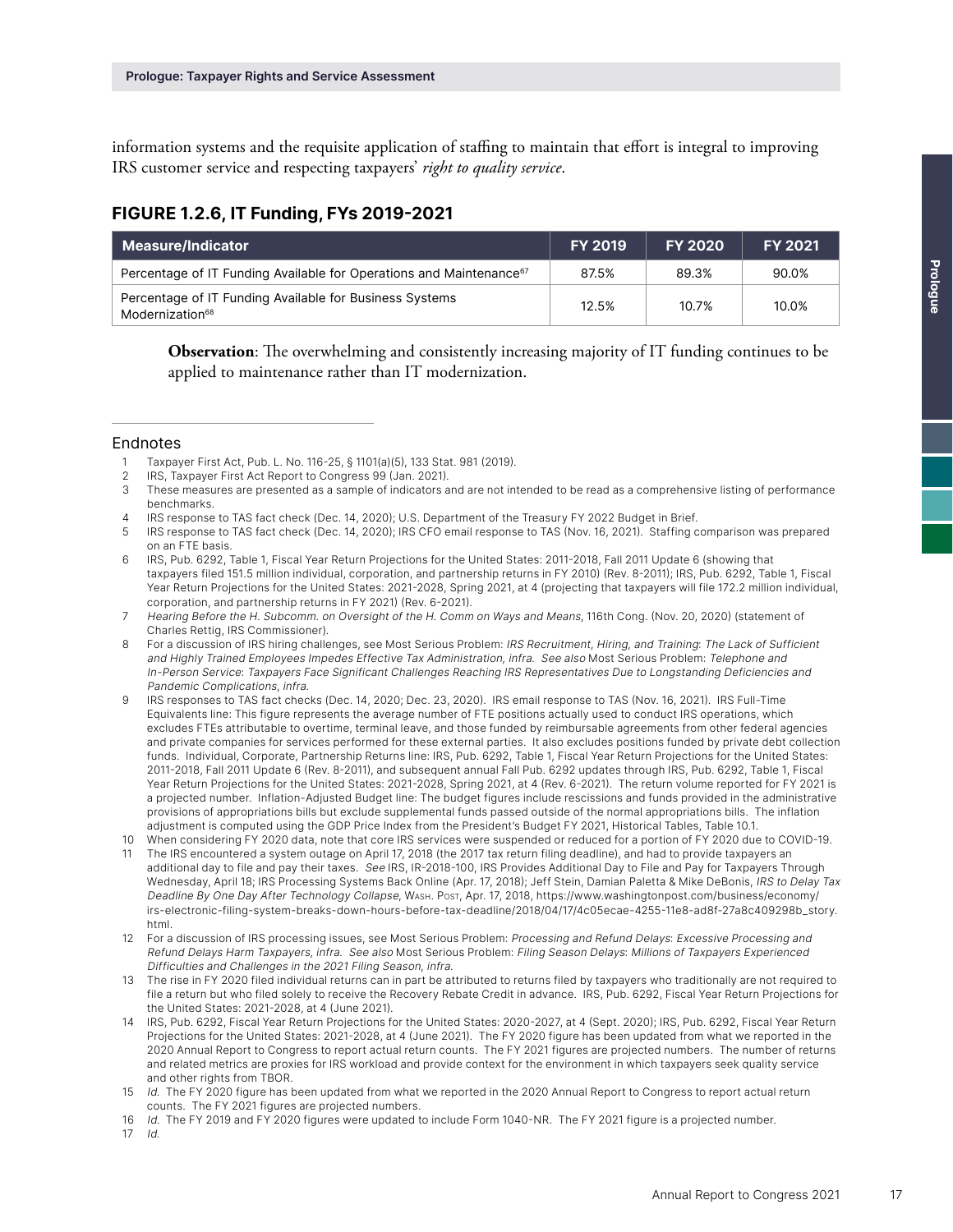- 18 FY 2019 and 2021 numbers updated from IRS fact check (Dec. 17, 2021) including returns filed solely to claim Advance Child Tax Credit. FY 2020 numbers are from IRS, Compliance Data Warehouse (CDW), Electronic Tax Administration Research and Analysis System Modernized e-File for Individuals and exclude about 8.5 million returns filed for the purpose of claiming economic incentive payments. The FY 2019 figures represent tax year 2018 tax returns. The FY 2020 figures represent TY 2019 tax returns. The FY 2021 figures represent TY 2020 tax returns.
- 19 FY 2019 and 2021 numbers updated from IRS fact check (Dec. 17, 2021) including some returns filed solely to claim Advance Child Tax Credit. FY 2020 numbers are from IRS, CDW, Electronic Tax Administration Research and Analysis System Modernized e-File for Individuals and exclude returns filed for the purpose of claiming economic incentive payments. The FY 2019 figures represent tax year 2018 tax returns. The FY 2020 figures represent TY 2019 tax returns. The FY 2021 figures represent TY 2020 tax returns.
- 20 IRS, Pub. 6292, Fiscal Year Return Projections for the United States: 2020-2027, at 4 (Sept. 2020); IRS, Pub. 6292, Fiscal Year Return Projections for the United States: 2021-2028, at 4 (June 2021). The FY 2020 figure has been updated from what we reported in the 2020 Annual Report to Congress to report actual return counts. The FY 2021 figures are projected numbers.
- 21 Id. The FY 2020 figure has been updated from what we reported in the 2020 Annual Report to Congress to report actual return counts. The FY 2021 figures are projected numbers.
- $22$  Id.
- 23 When considering FY 2020 data, note that core IRS services were suspended or reduced for a portion of FY 2020 due to COVID-19.
- 24 A no-response audit occurs when a taxpayer under exam does not respond to IRS communication attempts, and the proposed tax adjustments are subsequently input as if the taxpayer had agreed to the exam determination. This metric includes cases where the audit notice was deemed undeliverable (e.g., a taxpayer may have moved without giving an updated address, and the notice was returned), and there was no response from the taxpayer.
- 25 A no-change audit occurs when a taxpayer substantiates all items being reviewed by the audit, resulting in no change to the reported tax.
- 26 See IRC § 7803(a)(3); see also <https://www.irs.gov/taxpayer-bill-of-rights>.<br>27 IRS response to TAS fact check (Dec. 17 2021)
- IRS response to TAS fact check (Dec. 17, 2021).
- 28 IRS, CDW Audit Information Management System Closed Case Database for FYs 2019 to 2020 (Nov. 2021); IRS responses to TAS fact checks (Dec. 14, 2020; Dec. 17, 2021). These numbers reflect examination cases closed by the IRS and do not account for subsequent appeal or litigation.
- 29 An audit is closed as agreed when the IRS proposes changes and the taxpayer understands and agrees with the changes.
- 30 The non-response rate includes taxpayers with undelivered IRS audit notices or notices of deficiencies and taxpayers who did not respond to the IRS audit notices.
- 31 Represents percentage of correspondence audits for taxpayers with total positive income under \$50,000.
- 32 Represents percentage of correspondence audits for taxpayers with total positive income greater than \$50,000 and under \$10,000,000.
- 33 Represents percentage of correspondence audits for taxpayers with total positive income greater than \$10,000,000.
- 34 IRS, Small Business/Self-Employed (SB/SE), Collection Activity Report (CAR) No. 5000-108, Monthly Report of Offer in Compromise Activity, cumulative through September, FY 2019 (Sept. 30, 2019); FY 2020 (Sept. 28, 2020); and FY 2021 (Oct. 4, 2021).
- 35 Id.
- 36 IRS, SB/SE, CAR No. 5000-6, Installment Agreement Cumulative Report, FY 2019 (Sept. 29, 2019); FY 2020 (Sept. 27, 2020); and FY 2021 (Oct. 4, 2021). Number includes short term payment agreements and continuous wage levies.
- 37 IRS, CDW, FY 2019, FY 2020, and FY 2021 (Oct. 2021). The IRS accepts about 99 percent of requests for IAs that meet the processable criteria.
- 38 IRS, SB/SE, CAR No. 5000-2, Taxpayer Delinquent Account Cumulative Report, FY 2019 (Sept. 29, 2019); FY 2020 (Sept. 27, 2020); FY 2021 (Oct. 4, 2021). When taxpayers incur delinquent tax liabilities, the IRS sends them a series of notices during an approximately six-month period in which the taxpayers are in "notice status." If the taxpayer does not resolve his or her liability during the notice status, the account enters into taxpayer delinquent account status. The IRS then determines whether the case will be referred to the Automated Collection System (ACS), assigned directly for in-person contact by a revenue officer, assigned to the collection queue to await assignment to a revenue officer, or shelved. ACS may also assign cases to the collection queue. The IRS shelves cases prior to assigning the case to a private collection agency.
- 39 Id. Modules are the number of accounts attributable to a taxpayer. For example, an individual taxpayer may owe unpaid taxes on the 2017 and 2018 Forms 1040 – this would be one taxpayer with two modules.
- 40 Query by TAS Research of tax delinquent accounts with queue status in IRS, CDW, Accounts Receivable Dollar Inventory, Individual Master File, Modules. Age of balance due cases in the collection queue as of cycle 37 of FY 2019, cycle 38 of FY 2020, and cycle 37 of FY 2021. The age of Taxpayer Delinquency Investigations is not considered.
- 41 When considering FY 2020 data, note that core IRS services were suspended or reduced for a portion of FY 2020 due to COVID-19.
- 42 See Most Serious Problem: Online Accounts: IRS Online Accounts Do Not Have Sufficient Functionality and Integration With Existing Tools to Meet the Needs of Taxpayers and Practitioners, infra; Most Serious Problem: Telephone and In-Person Service: Taxpayers Face Significant Challenges Reaching IRS Representatives Due to Longstanding Deficiencies and Pandemic Complications, infra; Most Serious Problem: IRS Recruitment, Hiring, and Training: The Lack of Sufficient and Highly Trained Employees Impedes Effective Tax Administration, infra.
- 43 Certain IRS inventories must be worked within a specific timeframe to be considered timely. If not closed in that timeframe, the inventory item will be classified as "overaged."
- 44 The IRS generally defines its LOS measure as Numerator = Assistor Calls Answered + Info Messages and Denominator = Assistor Calls Answered + Info Messages + Emergency Closed + Secondary Abandons + (Add either Calculated Busy Signals OR Network Incompletes) + (Add either Calculated Network Disconnects OR Total Disconnects). For a discussion of how the IRS calculates telephone LOS, see Most Serious Problem: Telephone and In-Person Service: Taxpayers Face Significant Challenges Reaching IRS Representatives Due to Longstanding Deficiencies and Pandemic Complications, infra.
- 45 The IRS shut down due to COVID-19, and its subsequent directing of taxpayers to IRS.gov should be considered when noting the dramatically elevated rise in FY 2020 virtual visits.
- 46 FY 2019 figure from IRS response to TAS fact check (Nov. 15, 2019). FY 2020 figure from IRS response to TAS information request (Sept. 30, 2020). FY 2021 figure from IRS response to TAS information request (Sept. 2021). Due to COVID-19, a total of 49 TACs were unstaffed at some point during FY 2021.